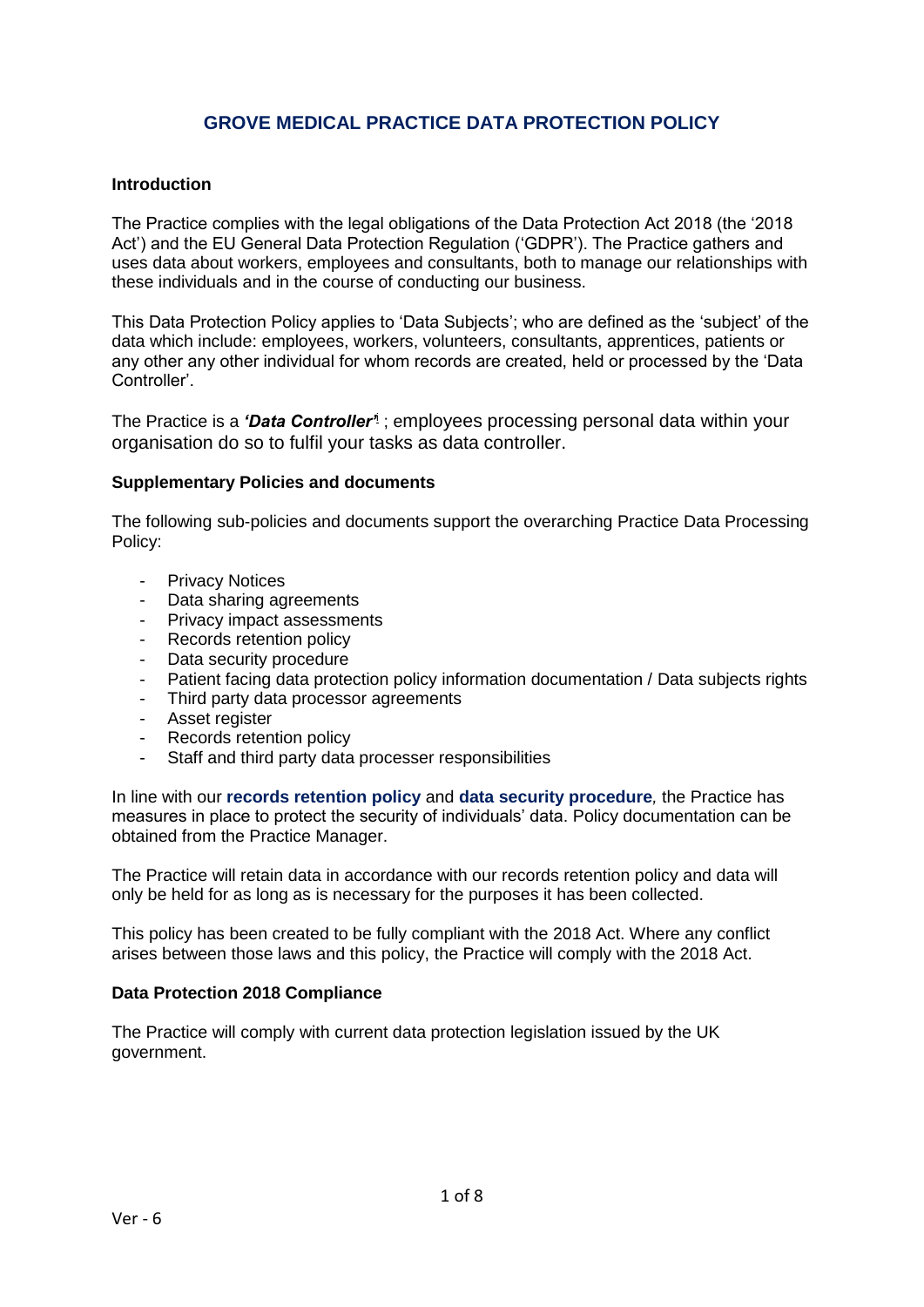## **Personal Data**

The Practice processes Personal Data, within the authority of Article 6 1(e) of the '2018 Act'; in that data "*processing is necessary for the performance of a task carried out in the public interest or in the exercise of official authority vested in the controller*"

'Personal data' is defined as 'any information relating to an identified or identifiable natural person ('data subject'); an identifiable natural person is one who can be identified, directly or indirectly, in particular by reference to an identifier such as a name, an identification number, location data, an online identifier or to one or more factors specific to the physical, physiological, genetic, mental, economic, cultural or social identity of that natural person;" This applies whether the information is stored physically, electronically, or in any other format.

It **does not** include anonymised data, but **does** include any expression of opinion about the person, or any indication of the intentions of the Practice or others, in respect to that individual.

Personal data might be provided to the Practice by the individual (data subject), or third party (such as a previous employer, external primary or secondary care provider, NHS Spine, Social Services or other organisation) or it could be created by the Practice. It could be provided or created as part of a consultation, clinical referral or staff employment process.

Purposes of processing. Under the provision contained within Article 6,1(e) of the 2018 Act the Practice may collect and use the following types of personal data, within the constraints of the Six Data Protection Principles', without the requirement of the 'Data Subjects' explicit consent.

### **Patient Services:**

- Patient demographic data which promotes local and national government Health and Social Care strategies.
- Any other category of personal data which we may notify you of from time to time Contact details and date of birth;
- Identification documents e.g. passport; information in relation to immigration status; driving licence;
- Images (whether captured on CCTV, by photograph or video);

### **Employment Records:**

- Recruitment information e.g. application form, CV, references, qualifications etc.;
- Emergency contact details;
- Identification documents e.g. passport; information in relation to immigration status; driving licence; and right to work for the Practice staff;
- Gender, marital status and family status;
- Information regarding their contract of employment (or services) e.g. start and end dates of employment; working hours; role; location; pension; benefits; holiday entitlement; and salary (including details of previous remuneration);
- Bank details and information in relation to tax status, including National Insurance number;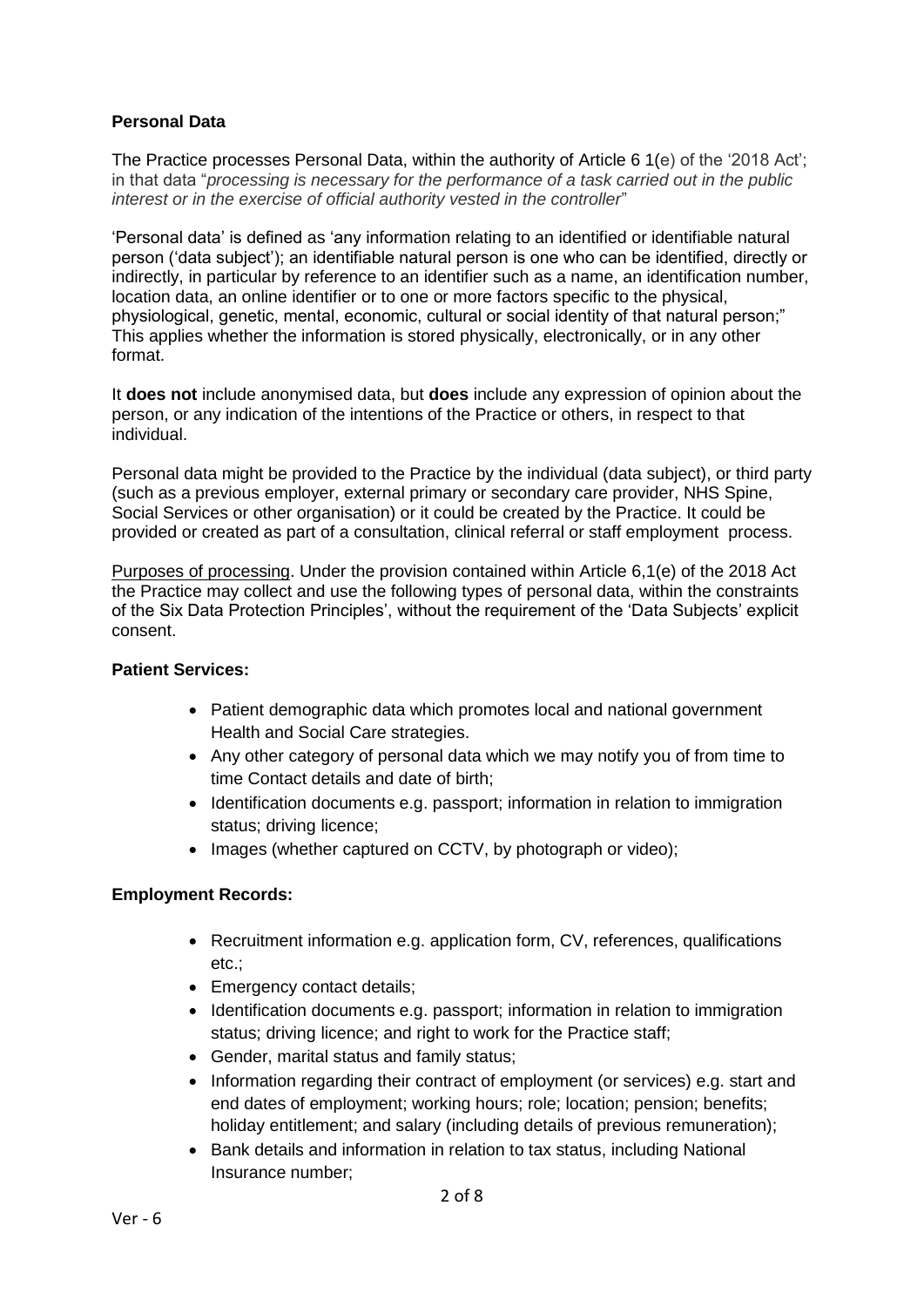- Information relating to disciplinary or grievance investigations and proceedings involving them (whether or not they were the main subject of those proceedings);
- Electronic information in relation to their use of IT systems/SMART cards/telephone systems;
- Information relating to an employee's performance and behaviour at work;
- Images (whether captured on CCTV, by photograph or video);
- Training records;

## **Special Categories of Personal Data**

The Practice processes Personal Data, within the authority of Article 9 2(h) of the '2018 Act'; in that data "*processing is necessary for the purposes of preventive or occupational medicine, for the assessment of the working capacity of the employee, medical diagnosis, the provision of health or social care or treatment or the management of health or social care systems and services on the basis of Union or Member State law or pursuant to contract with a health professional and subject to the conditions and safeguards referred to in paragraph 3*. ii

These comprise personal data consisting of information relating to:

## **Patient Services & Employment Records:**

- Racial or ethnic origin:
- Religious or philosophical beliefs;
- Trade union membership (Staff only);
- Genetic or biometric data:
- Health;
- Sex life and sexual orientation; and
- Criminal convictions and offences.

The Practice may hold and use any of these special categories of your personal data in accordance with the law.

### **Processing Personal Data**

'Processing' means any operation which is performed on personal data such as:

- Disclosure by transmission, dissemination or otherwise making available;
- Alignment or combination;
- Collection, recording, organisation, structuring or storage (e.g. within a filing system);
- Adaption or alteration;
- Retrieval, consultation or use; and
- Restriction, destruction or erasure.

The Practice will process individuals' personal data (including special categories of personal data) in accordance with the obligations prescribed under the 2018 Act, including:

• Performing 'direct care' functions to patientsiii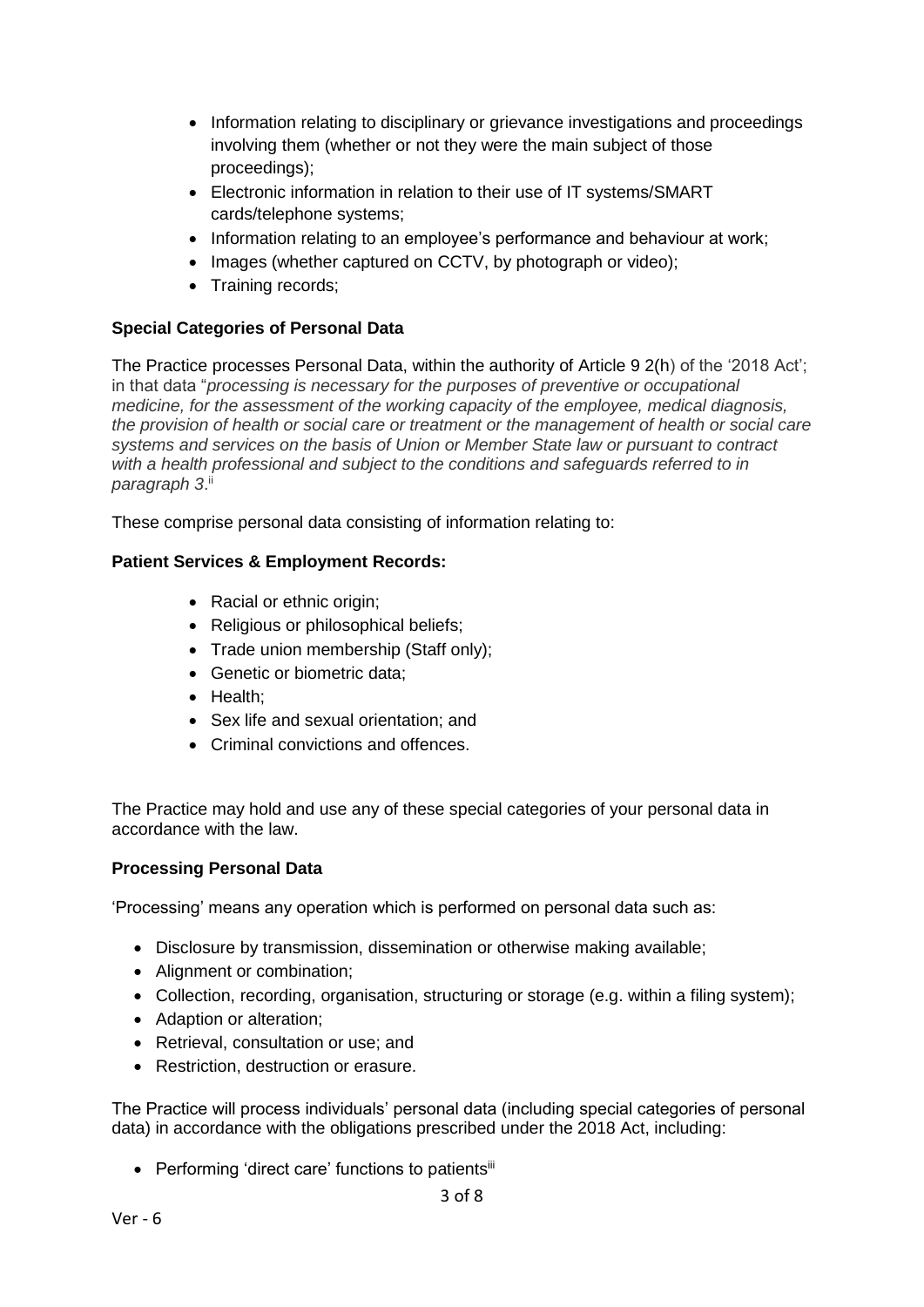- Complying with any legal obligation; or;
- If it is necessary for the Practice's legitimate interests (or for the legitimate interests of someone else). The Practice can only do this in circumstances where the individual's interests and rights do not override those of the Practice (or their own). Individuals have the right to challenge the Practice's legitimate interests and request that this processing be halted.
- Performing the contract of employment (or services) between the Practice and the individual.

The Practice may process individuals' personal data for these purposes without your knowledge or permission. The Practice will not use your personal data for an unrelated purpose without informing you about it and the legal basis for processing it.

Please note that if individuals opt not to provide the Practice with some personal data, the Practice may be unable to carry out certain parts of the contract between us, e.g. the Practice needs staff members' bank account details in order to pay them and patient's personal, address and contact details.

## **When the Practice Might Process Personal Data**

The Practice is required to process patients, staff and contracted associates personal data in various situations including: the provision of direct care and staff recruitment, employment (or engagement) and even following termination of their employment (or engagement) for reasons including but not limited to:

**Patient Services:**

- Provision and management of patient's direct care by the Practice;
- Patient's referral to trusted heath, mental health and social care partners; $iv$
- Monitoring and protecting the security (including network security) of the Practice, staff, patients and others;
- Preventing and detecting fraud or other criminal offences;

### **Employment Records:**

- Facilitating legal obligations during staff recruitment:
- Processing contractual employment obligations;
- Fulfilling legal obligations during the processing and payment of staff pension tax and national insurance;
- Ensuring staff have the legal right to work for the Practice;
- Carrying out a disciplinary or grievance investigation or procedure in relation to them or someone else;
- Monitoring and protecting the security (including network security) of the Practice, staff, patients and others;
- Providing a reference upon request from another employer;
- Preventing and detecting fraud or other criminal offences;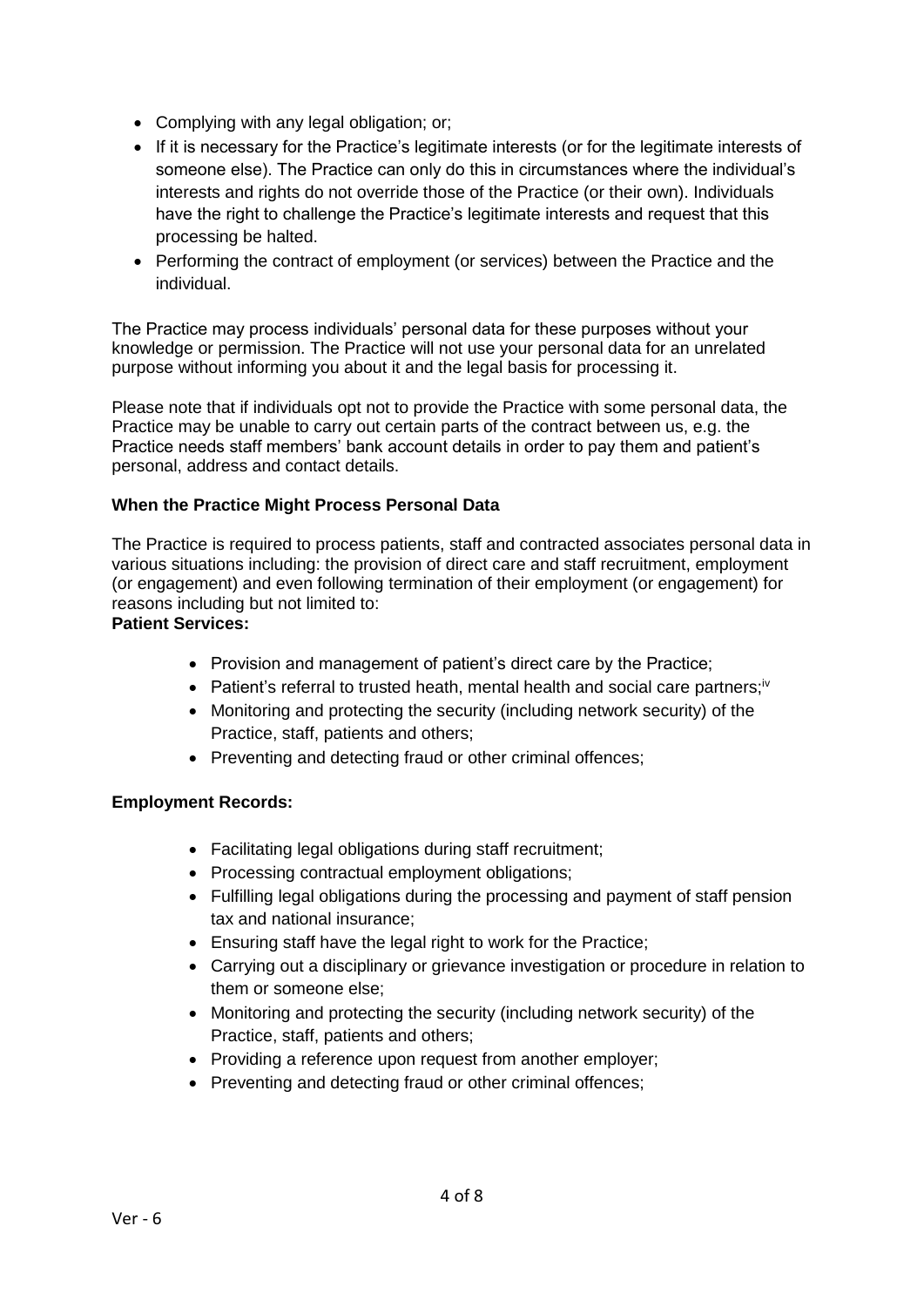The Practice may process special categories of personal data for reasons including but not limited to:

## **Patient Services:**

- Provision and management of patient's direct care by the Practice;
- Patient's referral to trusted heath, mental health and social care partners;

## **Employment Records:**

- Facilitating legal obligations during staff recruitment and subsequent employment;
- Carrying out a disciplinary or grievance investigation or procedure in relation to them or someone else;
- Facilitating legal obligations during staff recruitment and subsequent employment including, but not limited to: sickness absence, health and medical conditions to monitor staff absence, assess staff fitness for work, to pay you benefits, to comply with our legal obligations under employment law including making reasonable adjustments and provide a safe working environment;

The Practice will only process special categories of individuals' personal and special category data in certain situations in accordance with the law. If the Practice requires explicit consent to process data, the reasons for the request will be explained. Individuals do not need to consent and can withdraw consent later if they choose by contacting the Practice Manager.

The Practice does not need consent to process special categories of individuals' personal data when it is processed it for the following purposes:

- When data is being processed under Article 9 2(h) of the '2018 Act'
- Where it is necessary for carrying out rights and obligations under employment law;
- Where it is necessary to protect individuals' vital interests or those of another person where one or both parties are physically or legally incapable of giving consent;
- Where the individual has made the data public;
- Where processing is necessary for the establishment, exercise or defence of legal claims; and
- Where processing is necessary for the purposes of occupational medicine or for the assessment of the individuals' working capacity.

All staff employment checks, including those for criminal records, will be carried out in line with the guidance from NHS Employers, available at:

[www.nhsemployers.org/your-workforce/recruit/employment-checks/criminal-record-check.](http://www.nhsemployers.org/your-workforce/recruit/employment-checks/criminal-record-check)

### **Sharing Your Personal Data**

Your data held may be shared, within the constraints of Article 6 1(e) and Article 9 2(h) of the '2018 Act', with 'trusted' third parties within the limitation of a Data Sharing Agreement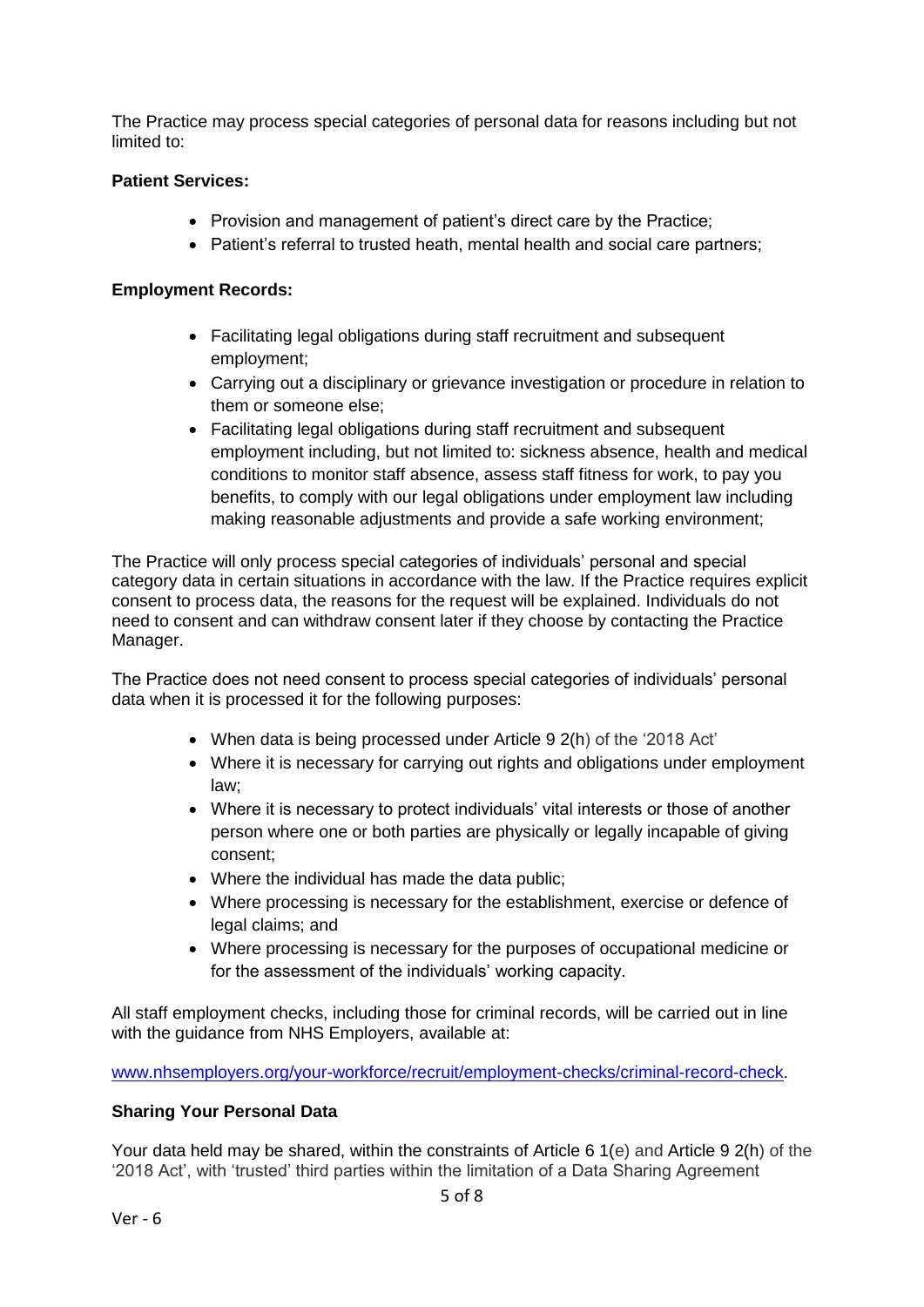between the Practice and the third party without the requirement for explicit consent; details of such third parties will be published and be available on the Practice's website

Sometimes the Practice may recommend the use of patient's personal data in the promotion of clinical research and the use of the data cannot be categorised as 'direct care' of a patient. In these instances potentially affected patients will be contacted directly, through the use of approved encrypted mail distribution services, inviting the patient to provide their explicit consent to participate.

The Practice *does not* send your personal data outside the European Economic Area. If this changes you will be notified and the protections in place to protect the security of your data will be explained.

#### **Processing Personal Data for the Practice – Staff Responsibilities**

All staff who work for, or on behalf of, the Practice has some responsibility for ensuring data is collected, stored and handled appropriately, in line with this Data Protection policy and the Practice's Records Retention Policy<sup>[\*]</sup> and Computer and Data Security Procedure<sup>[\*]</sup>.

The Practice's Data Protection Manager is responsible for reviewing this policy and updating the Managing Partners on the Practice's responsibilities for data protection, and any risks in relation to the processing of data. Any questions related to this policy or data protection should be directed to the Practice Manager.

#### **Handling Data Breaches**

The Practice has robust measures in place to minimise and prevent data breaches from occurring. Should a breach of personal data occur, the Practice will make note of the relevant details and circumstances, and keep evidence related to that breach. If the breach is likely to result in a risk to the rights and freedoms of individuals then the Practice will notify the Information Commissioner's Office within 72 hours.

If you are aware of a data breach you must contact [insert name and role] immediately and retain any related evidence to the breach that you may have.

#### **Subject Access Requests**

Data subjects can make a Subject Access Request ('SAR') to access the information the Practice holds about them. This request must be made in writing. If staff receive a SAR they should forward it immediately to the Practice Manager, who will prepare a response.

The Practice will respond within one month unless the request is complex or numerous – if this is the case, then the Practice will need more time to complete the request, and can extend the response period by a further two months.

A Subject Access Request does not incur a fee, however, if the request is deemed to be manifestly unfounded or excessive then Practice is entitled to charge a reasonable administrative fee, or refuse to respond to the request.

#### **Data Subjects' Rights**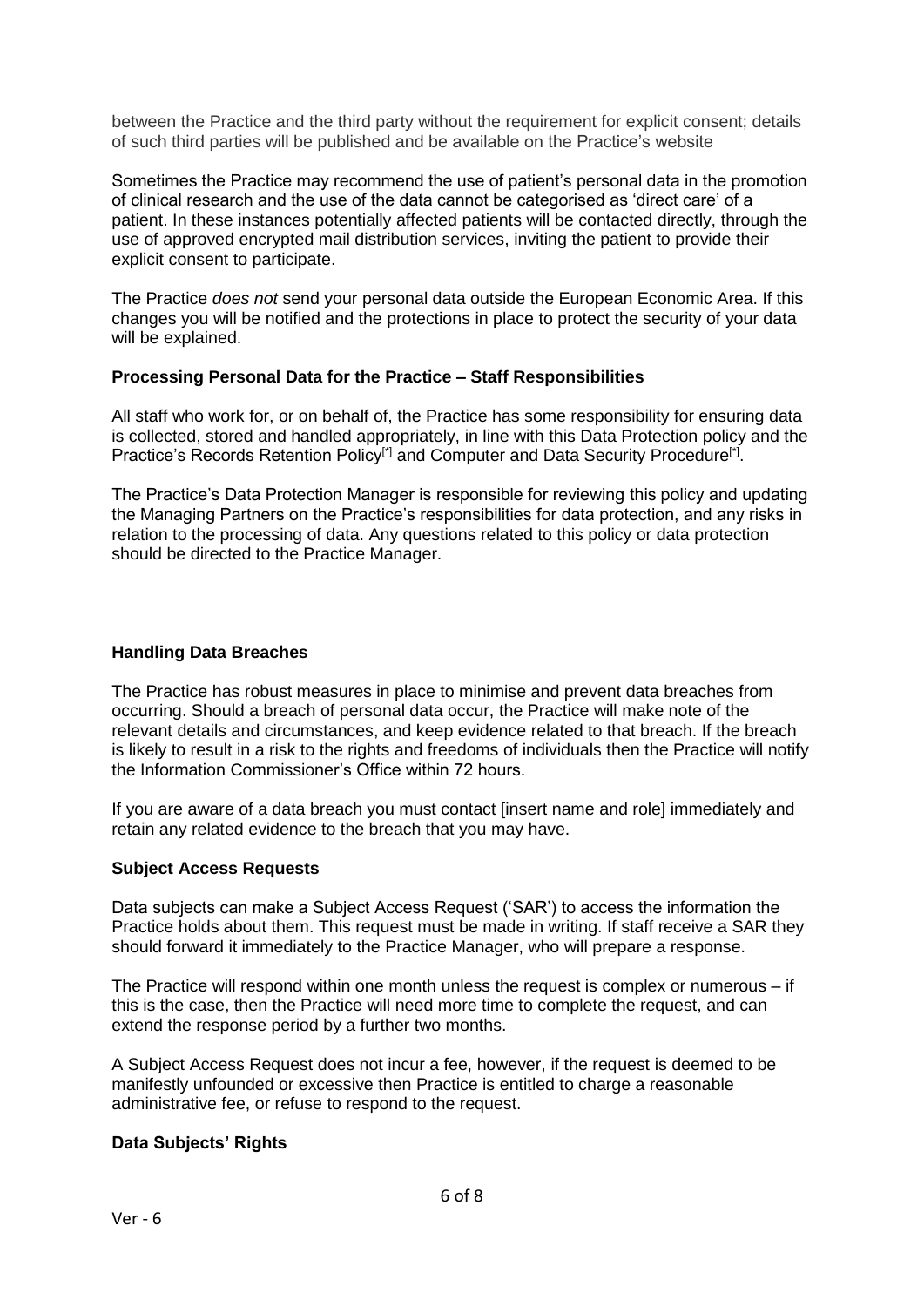In most situations the Practice will not rely on your consent as a lawful ground to process data. If the Practice does request your consent to the processing of your personal data for a specific purpose, you have the right to decline or withdraw your consent at a later time. To withdraw consent, you should contact the Practice Manager.

Data subjects have the right to information about what personal data the Practice processes, how it is processed and on what basis.

If you have a complaint about how your data is processed that cannot be resolved with the Practice, you have the right to complain to the Information Commissioner. You can do this by contacting the Information Commissioner's Office at [www.ico.org.uk.](http://www.ico.org.uk/)

Where your personal data is being corrected or erased, or the Practice is contesting the lawfulness of the processing, you can apply for its use to be restricted while the application is made. In this case please contact the Practice Manager.

#### **Resources**

Information Commissioner's Office website [www.ico.org.uk](http://www.ico.org.uk/) NHS Employers guidance on criminal checks [www.nhsemployers.org/your-workforce/recruit/employment-checks/criminal-record-check](http://www.nhsemployers.org/your-workforce/recruit/employment-checks/criminal-record-check) Records Retention Policy [\*] Computer and Data Security Procedure [\*]

#### Annexes

- A. Privacy Notices
- B. Joint Data Controller Agreements / Privacy Impact Assessments
- *C. Intentionally left blank*
- D. Records retention policy
- E. Data security procedure-
- F. Patient facing data protection policy information documentation
- G. Patient consent forms
- H. Staff and third party data processor confidentiality agreement
- I. Data subjects rights
- J. Asset register
- K. Intentionally Left Blank
- L. Staff responsibilities
- M. Patient registration
- *N. Intentionally left blank*
- O. Information Governance Random Spot Check Questionnaire
- P. Staff record of roles
- Q. Data Flow Mapping Register

Created Date - 25<sup>th</sup> May 2018 Creator - Practice Manager Deputy - Lead GP Review - 2 Yearly Last Review Date – 23rd September 2020

<sup>&</sup>lt;u>.</u> <sup>i</sup> <https://gdpr-info.eu/art-24-gdpr/>